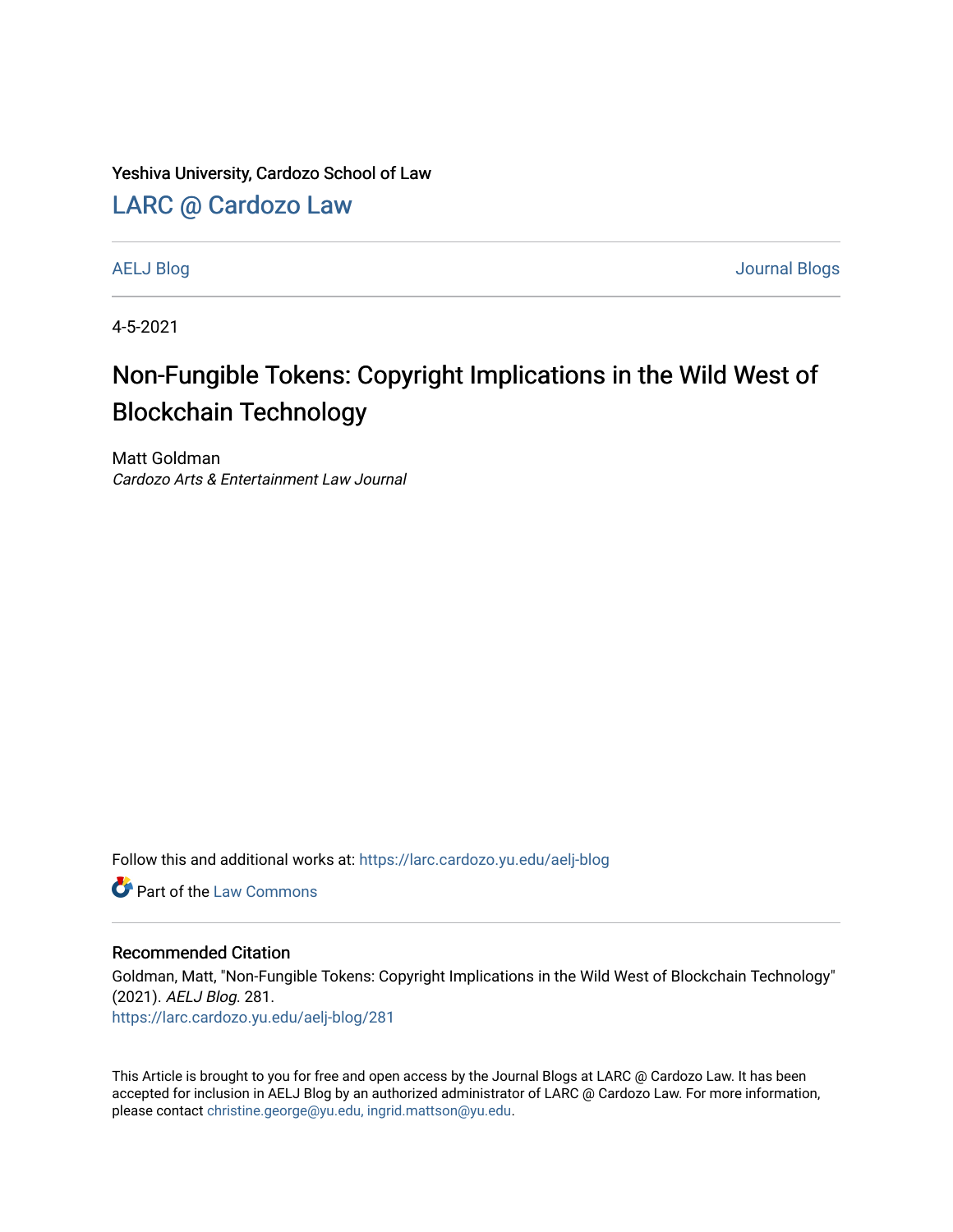## **Non-Fungible Tokens: Copyright Implications in the Wild West of Blockchain Technology**

BY [MATT GOLDMAN/](https://cardozoaelj.com/author/matt-goldman/) ON APRIL 5, 2021



*Photo by Marco Verch*

On March 11, 2021, a 443-megabyte JPEG image sold for a record-breaking \$69.3 million[.](https://cardozoaelj.com/2021/04/05/non-fungible-tokens-copyright-implications-in-the-wild-west-of-blockchain-technology/#easy-footnote-bottom-1-6866)<sup>1</sup> This sum was not only the highest price paid for a piece of digital artwork ever, but was also the third-highest auction price achieved by any living artist for a piece of artwork in any medium[.](https://cardozoaelj.com/2021/04/05/non-fungible-tokens-copyright-implications-in-the-wild-west-of-blockchain-technology/#easy-footnote-bottom-2-6866)<sup>2</sup> The work, a collage of every image that digital artist Beeple has created since 2007, was "minted" in February as a non-fungible token, or "NFT.["](https://cardozoaelj.com/2021/04/05/non-fungible-tokens-copyright-implications-in-the-wild-west-of-blockchain-technology/#easy-footnote-bottom-3-6866)<sup>3</sup>

Like the name suggests, one of the main features of NFTs is that they are non-fungible, meaning that they are individually unique. In comparison, cryptocurrencies such as Bitcoin and Ethereum—or real paper dollars for that matter—are fully interchangeable or ["](https://cardozoaelj.com/2021/04/05/non-fungible-tokens-copyright-implications-in-the-wild-west-of-blockchain-technology/#easy-footnote-bottom-4-6866)fungible." $4$  The concept of a digital image being verifiably unique may sound surprising, since anyone with even barebones knowledge of computers knows how to copy and paste a digital file. However[,](https://cardozoaelj.com/2021/04/05/non-fungible-tokens-copyright-implications-in-the-wild-west-of-blockchain-technology/#easy-footnote-bottom-5-6866) by using blockchain technology, $5$  purchasers are given proof of the asset's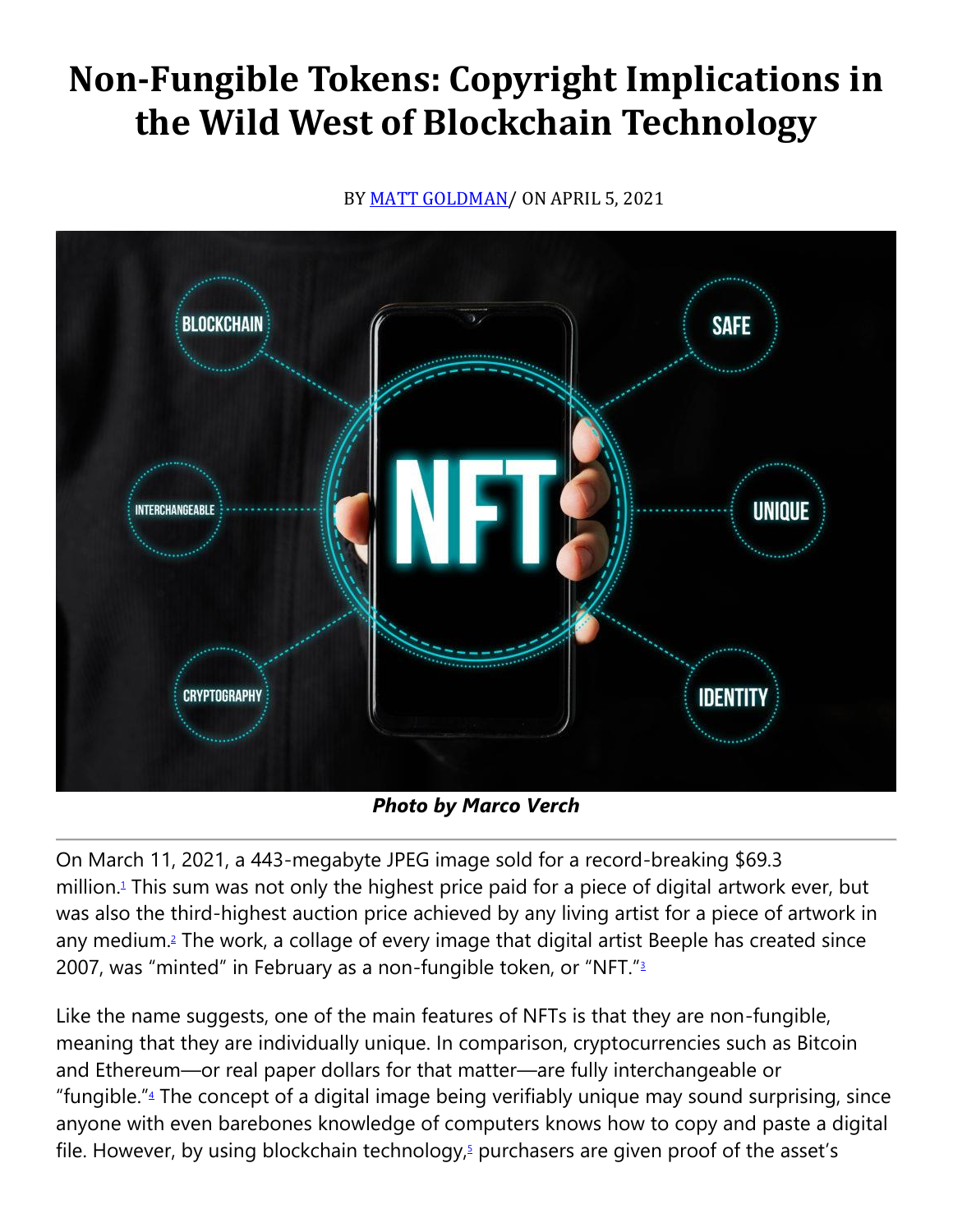authenticity and their sole ownership of the NFT[.](https://cardozoaelj.com/2021/04/05/non-fungible-tokens-copyright-implications-in-the-wild-west-of-blockchain-technology/#easy-footnote-bottom-6-6866)<sup>6</sup> Other key characteristics of NFTs include indivisibility (unlike Bitcoin, NFTs cannot be divided into smaller denominations) and indestructibility (because NFT data is stored on the decentralized blockchain, each token cannot be destroyed, removed, or replicated)[.](https://cardozoaelj.com/2021/04/05/non-fungible-tokens-copyright-implications-in-the-wild-west-of-blockchain-technology/#easy-footnote-bottom-7-6866)<sup>7</sup> NFTs can represent almost any form of real or intangible property—artwork, music, videos, collectibles, trading cards, virtual items in video games, and even real estate[.](https://cardozoaelj.com/2021/04/05/non-fungible-tokens-copyright-implications-in-the-wild-west-of-blockchain-technology/#easy-footnote-bottom-8-6866)<sup>8</sup> NFTs are to the above-mentioned property what deeds are to real property—a record of ownership. However, unlike deeds, owning an NFT does not mean that you own the asset that the NFT represents. Confusing? You're not alone.

When someone purchases an NFT, they gain the right to claim ownership and the right to exclude others from claiming ownership of the token[.](https://cardozoaelj.com/2021/04/05/non-fungible-tokens-copyright-implications-in-the-wild-west-of-blockchain-technology/#easy-footnote-bottom-9-6866)<sup>9</sup> Beyond that, the uses that they can make of the NFT depend on the terms governing it, which in turn depends on the seller of the NFT and the marketplace from which it was purchased.<sup>[10](https://cardozoaelj.com/2021/04/05/non-fungible-tokens-copyright-implications-in-the-wild-west-of-blockchain-technology/#easy-footnote-bottom-10-6866)</sup> For example, NBA Top Shot—an NFT marketplace for digital NBA collectibles called "moments"—grants purchasers of their NFTs a "worldwide, non-exclusive, non-transferable, royalty-free license to use, copy, and display the [moments]" for "personal, non-commercial use," "as part of a marketplace," or "as part of a third party website or application that permits the inclusion" of the moment.<sup>[11](https://cardozoaelj.com/2021/04/05/non-fungible-tokens-copyright-implications-in-the-wild-west-of-blockchain-technology/#easy-footnote-bottom-11-6866)</sup> As the Terms of Use make clear, purchasing a "moment" does not confer copyright ownership of the underlying art, which means that the NFT owner cannot reproduce or distribute the underlying work without the copyright holder's permission. $12$ 

Who holds the copyright in an NFT? That would be the author of the underlying work.<sup>[13](https://cardozoaelj.com/2021/04/05/non-fungible-tokens-copyright-implications-in-the-wild-west-of-blockchain-technology/#easy-footnote-bottom-13-6866)</sup> When a person creates a work, that individual is the author, and holds the copyright in the work unless they transfer ownership of the copyright to someone else.<sup>[14](https://cardozoaelj.com/2021/04/05/non-fungible-tokens-copyright-implications-in-the-wild-west-of-blockchain-technology/#easy-footnote-bottom-14-6866)</sup> Generally, NFT purchases do not include a transfer of copyright ownership of the underlying work, so the author of the work retains the majority of the "bundle of rights" afforded to them by 17 U.S.C. § 106.[15](https://cardozoaelj.com/2021/04/05/non-fungible-tokens-copyright-implications-in-the-wild-west-of-blockchain-technology/#easy-footnote-bottom-15-6866) Of course, this applies to physical works of art and music—the author produces the work, holds copyright in that work, and makes copies of the work to sell. When someone purchases a copy of the work, they do not acquire the copyright unless there is a separate transfer of rights. In the realm of physical art, sometimes the author will create a limited number of copies to create scarcity and increase the value of the work. Prior to NFTs, there were no viable means to create this artificial scarcity for digital works—once a person created the digital work and posted it online, it was incredibly easy and inexpensive, financially and timewise, for others to copy it.

That being said, one obvious issue arises from the potential for individuals to make and sell NFTs based on intellectual property that they do not own.<sup>[16](https://cardozoaelj.com/2021/04/05/non-fungible-tokens-copyright-implications-in-the-wild-west-of-blockchain-technology/#easy-footnote-bottom-16-6866)</sup> Copyright infringement of digital art is not a new phenomenon—for as long as artists and musicians have posted their work online, others have copied the work and have tried to profit from it. $1/2$  Authors could individually police the infringement of their art, but because it was so easy to make an exact copy of the image or file, in many cases it was not worth the effort. However, because there is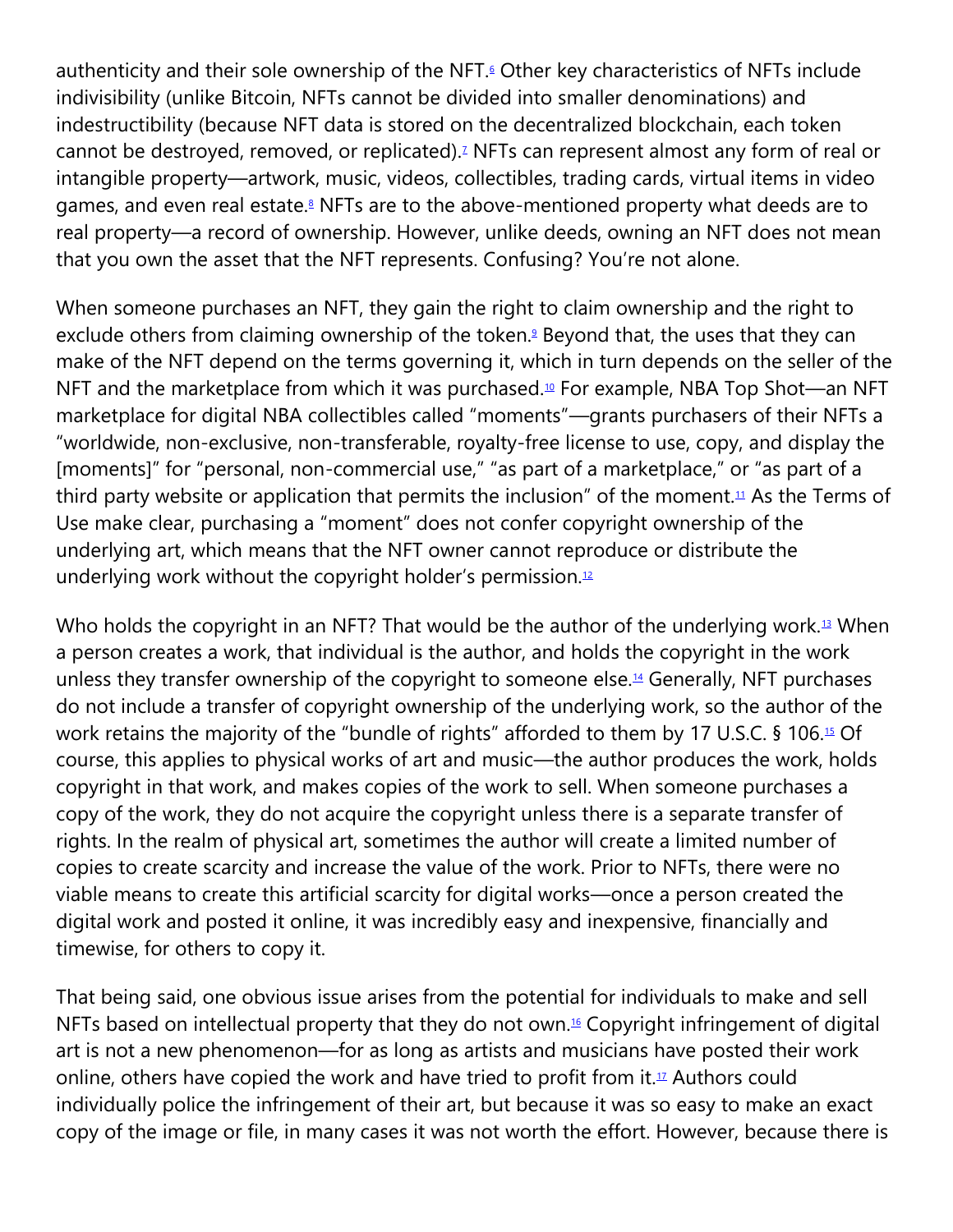real money at stake with the sale of NFTs, copyright holders are justifiably concerned with their digital art being tokenized without their permission.

Anyone can mint a digital file—including JPEGs, GIFs, and even tweets<sup>[18](https://cardozoaelj.com/2021/04/05/non-fungible-tokens-copyright-implications-in-the-wild-west-of-blockchain-technology/#easy-footnote-bottom-18-6866)</sup>—into a token, so long as they have the file's URL or metadata.<sup>[19](https://cardozoaelj.com/2021/04/05/non-fungible-tokens-copyright-implications-in-the-wild-west-of-blockchain-technology/#easy-footnote-bottom-19-6866)</sup> To counteract this problem, some NFT auction sites have created policies, pursuant to the Digital Millennium Copyright Act ("DMCA"),<sup>[20](https://cardozoaelj.com/2021/04/05/non-fungible-tokens-copyright-implications-in-the-wild-west-of-blockchain-technology/#easy-footnote-bottom-20-6866)</sup> to respond to claims of copyright infringement.<sup>[21](https://cardozoaelj.com/2021/04/05/non-fungible-tokens-copyright-implications-in-the-wild-west-of-blockchain-technology/#easy-footnote-bottom-21-6866)</sup> Of course, some individuals who mint NFTs based on intellectual property to which they do not hold the rights might view the potential financial reward as outweighing the chances they get caught. The various marketplaces have some incentive to track and uncover copyright infringement on their sites; their reputation could be damaged, and verified artists and creatives could shy away from offering tokens if they suspect that the site doesn't adequately protect their rights. However, because of the sheer quantity of NFTs being offered at one time, it is unlikely that marketplaces have the resources to verify that each token is actually being sold by the copyright holder.<sup>[22](https://cardozoaelj.com/2021/04/05/non-fungible-tokens-copyright-implications-in-the-wild-west-of-blockchain-technology/#easy-footnote-bottom-22-6866)</sup> Instead, much of the impetus falls on the copyright holders themselves to find infringers and file takedowns.

One other copyright implication for NFTs involves the first sale doctrine.<sup>[23](https://cardozoaelj.com/2021/04/05/non-fungible-tokens-copyright-implications-in-the-wild-west-of-blockchain-technology/#easy-footnote-bottom-23-6866)</sup> Under the first sale doctrine, an individual who knowingly purchases a copy of a copyrighted work from the copyright holder maintains the right to sell, display, or otherwise dispose of their particular copy. [24](https://cardozoaelj.com/2021/04/05/non-fungible-tokens-copyright-implications-in-the-wild-west-of-blockchain-technology/#easy-footnote-bottom-24-6866) For example, if you purchased an original oil painting and wish to sell it to another person, you do not need to obtain the permission of the artist before doing so.<sup>[25](https://cardozoaelj.com/2021/04/05/non-fungible-tokens-copyright-implications-in-the-wild-west-of-blockchain-technology/#easy-footnote-bottom-25-6866)</sup> This doctrine works because physical copies of works are non-fungible—two copies of the same oil painting will inevitably have minor variations in color, quality, and other features.<sup>[26](https://cardozoaelj.com/2021/04/05/non-fungible-tokens-copyright-implications-in-the-wild-west-of-blockchain-technology/#easy-footnote-bottom-26-6866)</sup> In comparison, digital works are made of lines of code, and theoretically could be reproduced exactly.<sup>[27](https://cardozoaelj.com/2021/04/05/non-fungible-tokens-copyright-implications-in-the-wild-west-of-blockchain-technology/#easy-footnote-bottom-27-6866)</sup> Most computer software is distributed through the use of licensing agreements, meaning that the creator of the software—the copyright holder—remains the "owner" of all distributed copies, and purchasers are prohibited from selling their copy to another person.<sup>[28](https://cardozoaelj.com/2021/04/05/non-fungible-tokens-copyright-implications-in-the-wild-west-of-blockchain-technology/#easy-footnote-bottom-28-6866)</sup> It is still unclear whether the first sale doctrine would apply to NFTs, $29$  but one could argue that because each NFT is, by reference to the blockchain, a unique copy, the first sale doctrine should apply, and purchasers should be able to resell their NFTs without permission. Unless the terms of the marketplace say otherwise, and until the Copyright Office or the courts intervene, purchasers of NFTs should understand that the rights they hold in the NFTs they purchase is limited.

*Matt Goldman is a Second Year Law Student at the Benjamin N. Cardozo School of Law and an incoming Senior Articles Editor for the Cardozo Arts & Entertainment Law Journal. Matt is interested in intellectual property law and litigation. Matt is also currently taking part in Cardozo's Alexander Fellows Program, through which he is serving as a full-time junior clerk for Judge Patty Shwartz on the United States Court of Appeals for the Third Circuit. You can find Matt on LinkedIn at [https://www.linkedin.com/in/mattgoldman96/.](https://www.linkedin.com/in/mattgoldman96/)*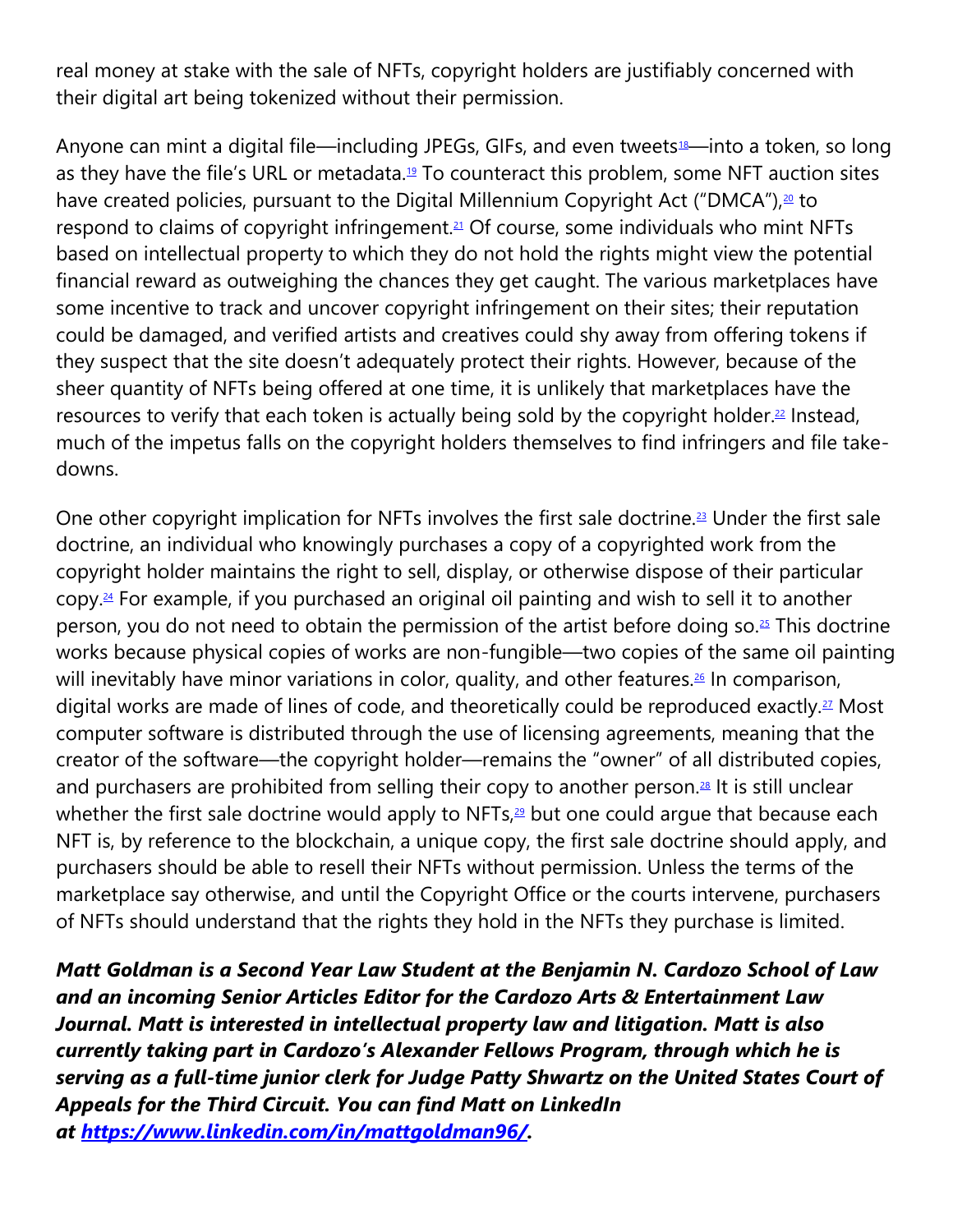- 1. Scott Reyburn, JPG File Sells for \$69 Million, as 'NFT Mania' Gathers Pace, N.Y. Times (Mar. 11, 2021), https://www.nytimes.com/2021/03/11/arts/design/nft-auction-christiesbeeple.html.
- 2. Josie Thaddeus-Johns, What Are NFTs, Anyway? One Just Sold for \$69 Million, N.Y. Times (Mar. 11, 2021), https://www.nytimes.com/2021/03/11/arts/design/what-is-annft.html.
- 3. Reyburn, supra note 1.
- 4. David Lizerbram, NFTs & Copyright Law, Keep It Legal Blog (Mar. 11, 2021), https://lizerbramlaw.com/2021/03/11/nfts-copyright-law/.
- 5. For a detailed explanation of how blockchain technology works, see Thomas N. Doty, Blockchain Will Reshape Representation of Creative Talent, 88 UMKC L. Rev. 351 (2019).
- 6. See Thaddeus-Johns, supra note 2; Jeremy Goldman, A Primer on NFTs and Intellectual Property, Lexology (Mar. 11, 2021), https://www.lexology.com/library/detail.aspx?g=d96ed012-8789-4e87-bc1d-70ba76569c0f.
- 7. Ollie Leech, What Are NFTs and How Do They Work?, CoinDesk (Feb. 1, 2021), https://www.coindesk.com/what-are-nfts.
- 8. Moish E. Peltz, IP and Non-Fungibility: The Intersection of Intellectual Property and NFTs, Falcon Rappaport & Berkman PLLC (Mar. 15, 2021), https://frblaw.com/2021/03/15/intellectual-property-and-nfts/.
- 9. Goldman, supra note 6.
- 10.Id.
- 11.Terms of Use, NBA Top Shot (last updated Mar. 10, 2021), https://nbatopshot.com/terms.
- 12.See Jonathan Bailey, NFTs and Copyright, Plagiarism Today (Mar. 16, 2021), https://www.plagiarismtoday.com/2021/03/16/nfts-and-copyright/.
- 13.See 17 U.S.C. § 201(a).
- 14.See id. § 201(d).
- 15.See id. § 106; Goldman, supra note 6.
- 16.See Bijan Stephen, NFT Mania is Here, and So Are the Scammers, The Verge (Mar. 20, 2021, 10:00 AM), https://www.theverge.com/2021/3/20/22334527/nft-scams-artistsopensea-rarible-marble-cards-fraud-art; James Purtill, Artists Report Discovering Their Work is Being Stolen and Sold as NFTs, ABC Science (Mar. 15, 2021, 3:00 PM), https://www.abc.net.au/news/science/2021-03-16/nfts-artists-report-their-work-isbeing-stolen-and-sold/13249408.
- 17.Nikhilesh De, People Keep Tokenizing Other Users' Art. Here's How Artists Can Protect Their Work, CoinDesk (Mar. 11, 2021, 1:23 PM), https://www.coindesk.com/stoptokenizing-art-you-dont-own.